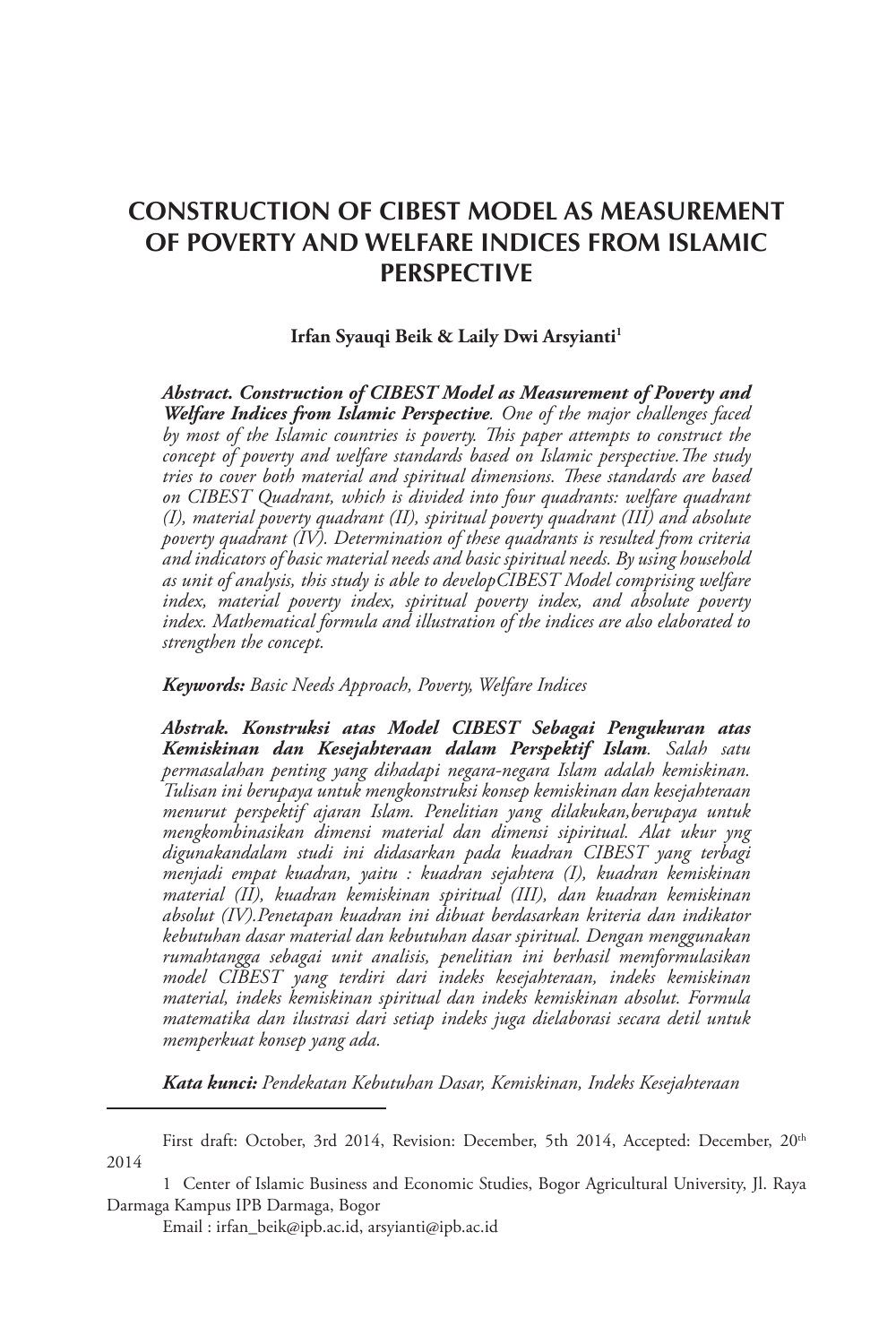#### **Introduction**

Poverty remains a major issue faced by the Islamic world presently. The term 'poverty', however, could not be defined in a single term, which prevails across the globe. It is because of the differences in many aspects, such as demographical factors, geographical location, cultural diversity, etc., although various scholars have attempted to define poverty from different angles and perspectives. They also have tried to accommodate these differences in their definition of poverty. Debate on this issue still continues including debate on measurement and criteria used to define poverty.

Despite these difficulties in constructing single definition of poverty, real practices taking place in different countries seem to provide the fact that poverty is always related with inability of certain group of people to fulfill their basic needs. This group of people is called the poor. Definition of the poor is always connected with a standard of measurement called poverty line. It is a line that is measured in terms of minimum income, which must be earned by a person. If a person earns income below the line, he will fall under the poor category. For example, in Indonesia, the National Board of Statistics (known as *Badan Pusat Statistik*– abbreviated as BPS) has determined poverty line to be equal to Rp 293,000 (USD 25.04) per capita per month in 2014. The number of the poor living below the line is estimated to reach 28.55 million people (National Board of Statistics, 2014). This poverty line may change usually on annual basis. Similarly, the World Bank use USD 2 per capita per day as basic standard of absolute poverty, meaning that, earning income below the standard will put someone in the category of absolute poor.

Islam actually pays great concern on the issue of poverty. As a comprehensive religion covering all aspects of life, Islam has clear rules and guidance regarding this matter. There are many *ayah* and *hadith* which can be made as source of reference. Similarly, there are a large number of literatures discussing the concept of poverty from Islamic perspective, which are written by classical as well as contemporary Islamic scholars.

It is interesting to note that most of the discussion on poverty from Islamic perspective is based on the concept of *maqasid al shariah*. The term 'maqasid', which is the plural form of the word 'maqsad', reflects the basic objectives of revelation of Islamic teaching. Chapra (2008) states that the *maqasid al shariah*have been either stated directly from the Quran or inferred from these by a number of scholars. All of these address the basic objective of the *shariah*, which is to serve the interests of all human beings and to save them from harm (Chapra, 2008).

One of the most prominent classical Islamic scholars in the history, Imam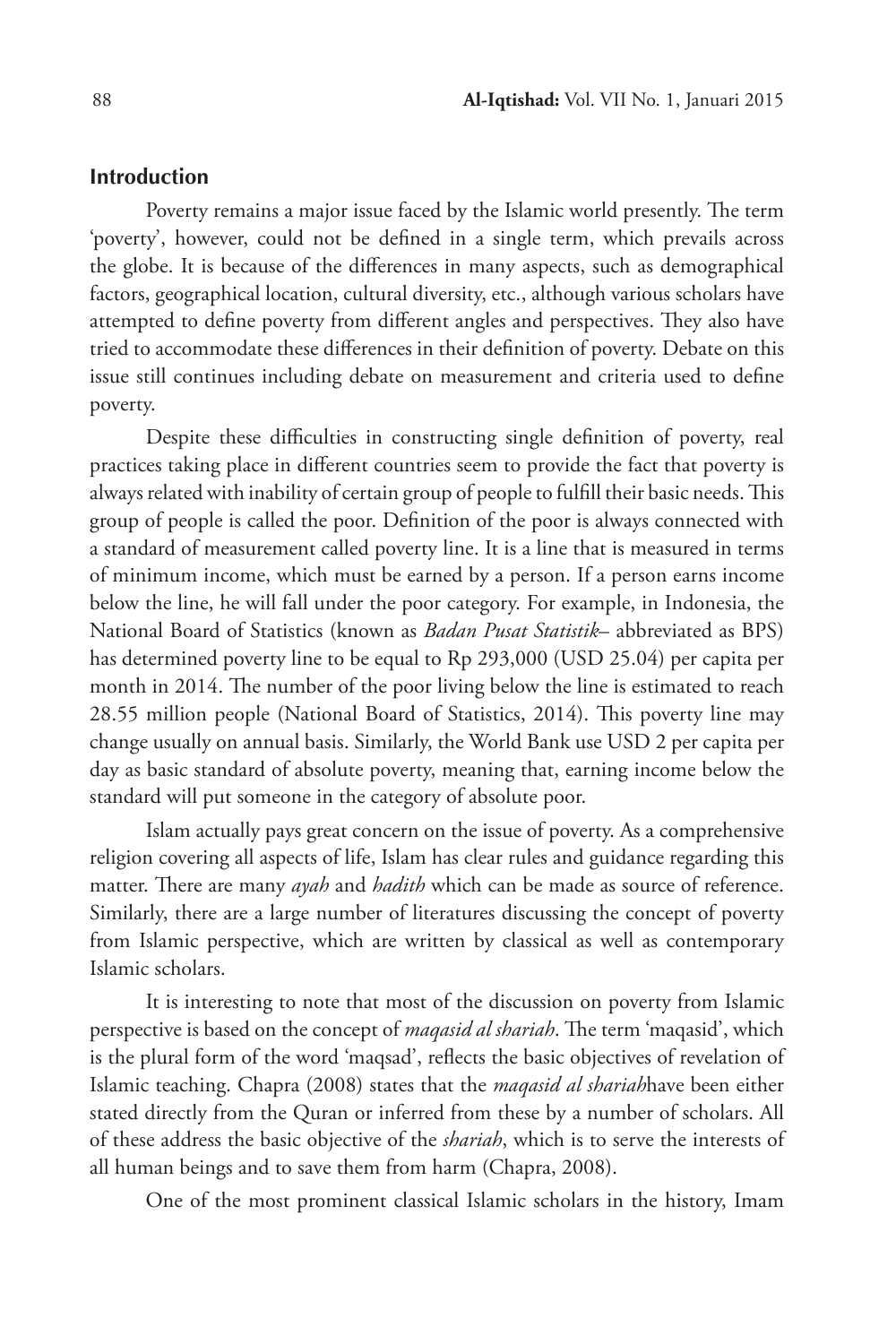al-Ghazali, has classified *maqasid al shariah* into five major categories. Those are protection of faith (*hifz al-din*), protection of human self (*hifz al-nafs*), protection of intellect (*hifz al-aql*), protection of posterity (*hifz al-nasl*) and protection of wealth (*hifz al-maal*). These are basic elements in promoting the well-being of the people. Imam al-Shatibi furthermore classified the *maqasid* into three broad categories, i.e. *daruriyyat* (essentials), *hajiyyat* (supporting) and *tahsiniyyat* (embellishment). To al-Shatibi, al-Ghazali's five safeguarding fall under *daruriyyat* category.

This paper attempts to construct this standard of measurement in the form of welfare index and poverty index. These indices will be based on certain criteria, which are derived from the Quran and Sunnah and compared with current practices in the contemporary Islamic economies. The paper comprises five sections including introduction as the first one. Second section shall elaborate overview on the conceptual framework of poverty from Islamic perspective. Section three discusses existing models of poverty standard and measurement by taking the case of Indonesia. Indonesia is purposively selected since it represents the most populous Muslim country in the world. Section four proposes model of welfare and poverty indices as standard of measurement combined with illustration on how to use those indices. This section will be started by elaborating conceptual foundation of the proposed model. Last section concludes the paper.

# **The Poverty Concep on Islamic Approach**

As mentioned in the previous section poverty basically is a multidimensional concept. Shirazi (1994), Narrayan (2000), and Pramanik (1993, 1998) are of the view that poverty basically is an imprecise term. It is not possible to capture the idea of poverty based on unidirectional approach. They suggest that poverty is typically used to refer to a situation where individuals do not have sufficient resources to cover their basic needs to lead a reasonably comfortable life, not only by economic but also by social, psychological and even spiritual dimensions.

Suharto (2009) argues that while some economists discuss the concept of poverty based on subjective and comparative approach, some others favor moral and evaluative approach. Poverty being mostly associated with economic dimension, it is, indeed, related to other dimensions including social, cultural, institutional, and structural. Al-Ghazali (1980) defines poverty as a state of not being able to fulfil one's needs. Inability to satisfy what is not needed is not poverty. If the needed items are available and affordable by a person, then he will not be treated as poor person. Al-Ghazali divides poverty into two parts: *first,* poverty in relation to material needs; and *second,* poverty in relation to spiritual needs. Similar argument is also made by Ahmed (2004). He says that poverty does not only represent deprivation of goods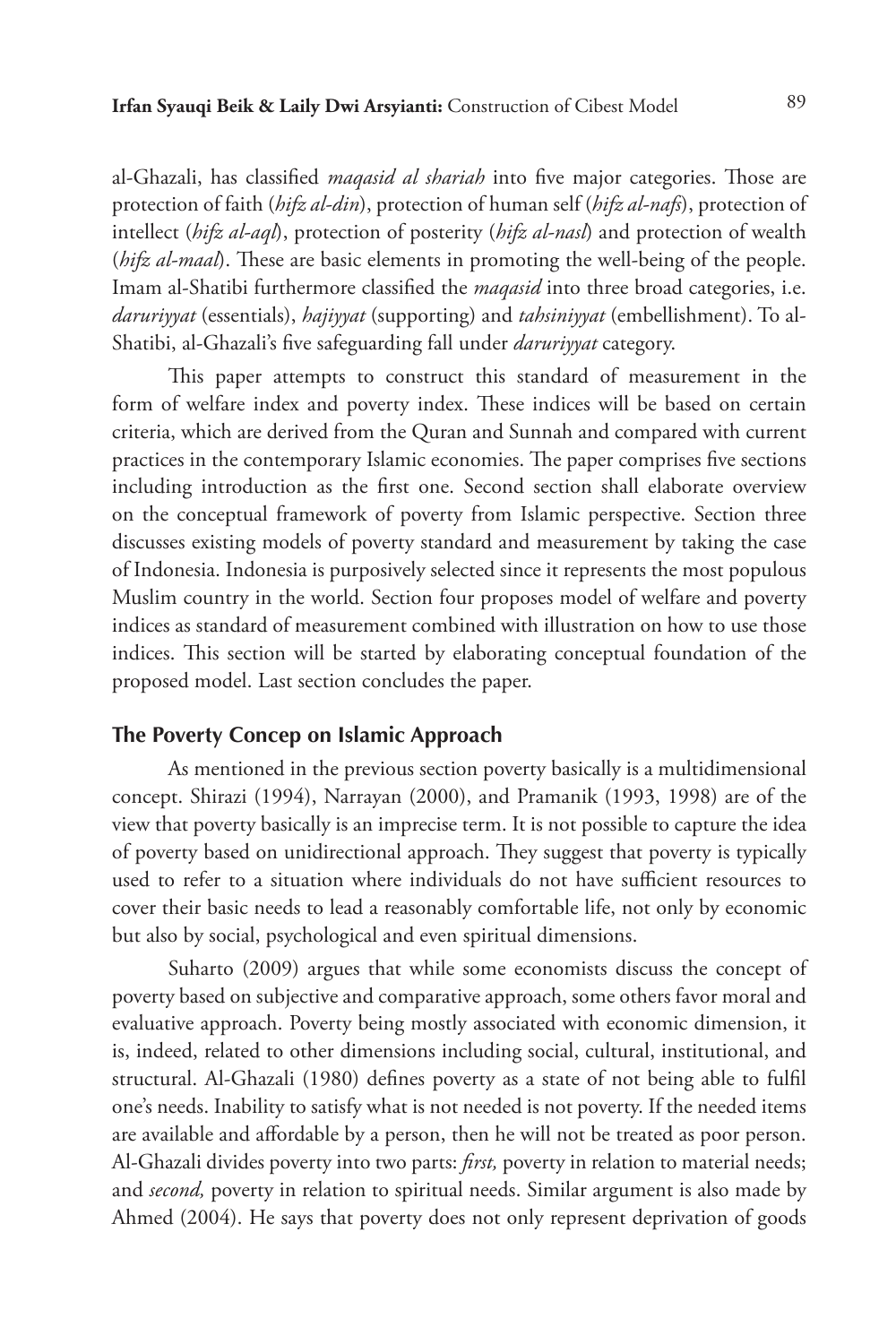and services, but also lack of poverty in spirit. Even Rehman (1980) argues that in Islam individuals can improve their spiritual life by improving their material life.

Al-Ghazali further states that each and every being that exists is poor, except for the eternal being, Allah. This is the meaning of the verse (47:38) "*wa Allah alghaniyywaantum al- fuqara"*, which means 'and Allah is rich and you all are poor'. To him, this is an absolute poverty (*faqrmutlaq*), which has both material and spiritual dimensions. In response to Al-Ghazali's argument, Sadeq (1992) says that the term *faqrmutlaq*in contemporary economics refers to two different meanings. *First*, it refers to a state below some absolute level of income that could purchase some minimal level of sustenance. *Second*, it refers to poverty of the individuals or households in absolute terms without reference to their relative condition as compared to others. In this sense absolute poverty is used against relative poverty.

Ibn al-Qayyim al-Jauziyyah (1293 – 1350 AD), on the other hand, denies the relationship between poverty and *zuhd*, an important Islamic value misconstrued as renunciation of wealth and the good things of life. He insists that *zuhd* is not poverty. It is an attitude of mind which purifies soul from the lust for worldly things and from making them the objectives of life. He argues that affluence is more preferable provided it accompanies gratitude to Allah and the fulfilment of one's obligations toward fellow human beings (Islahi, 1992).

The concept of poverty is indeed determined by the definition of the poor (*faqir*) and the needy (*miskeen*). Hence, Shirazi (1994) argues that the jurists from the four prominent schools have different ideas in this regard. According to Shafi'ite and Hanbalite schools, a person is called *faqir* if he possesses no wealth and earning, or earns income and wealth which satisfy less than half of his needs. A person is called *miskeen*if he earns income and wealth which satisfy more than half, but less than 100 percent of his needs. On the other hand, the other two schools, i.e. Hanafite and Malikite, have the opposite perceptions. However, Shirazi (1994) argues that opinions are not much different from practical point of view. It is because both are not in a position to meet their needs without the provision of assistance provided by the society or state.

Hafidhuddin (2013) stated that poverty is part of God's law in this life. As mentioned in the Quran (43:32) that Allah SWT has determined people's livelihood. Some of them are lifted up higher than the others, so that they can synergize and help each other. Islam, hence, does not discuss on how to eliminate poverty totally. Rather, it discusses how to reduce the excessive gap between the rich and the poor.

Hafidhuddin also argues that the poor having good morals are one of important pillars of development. He cites Ali bin Abi Thalib who states that the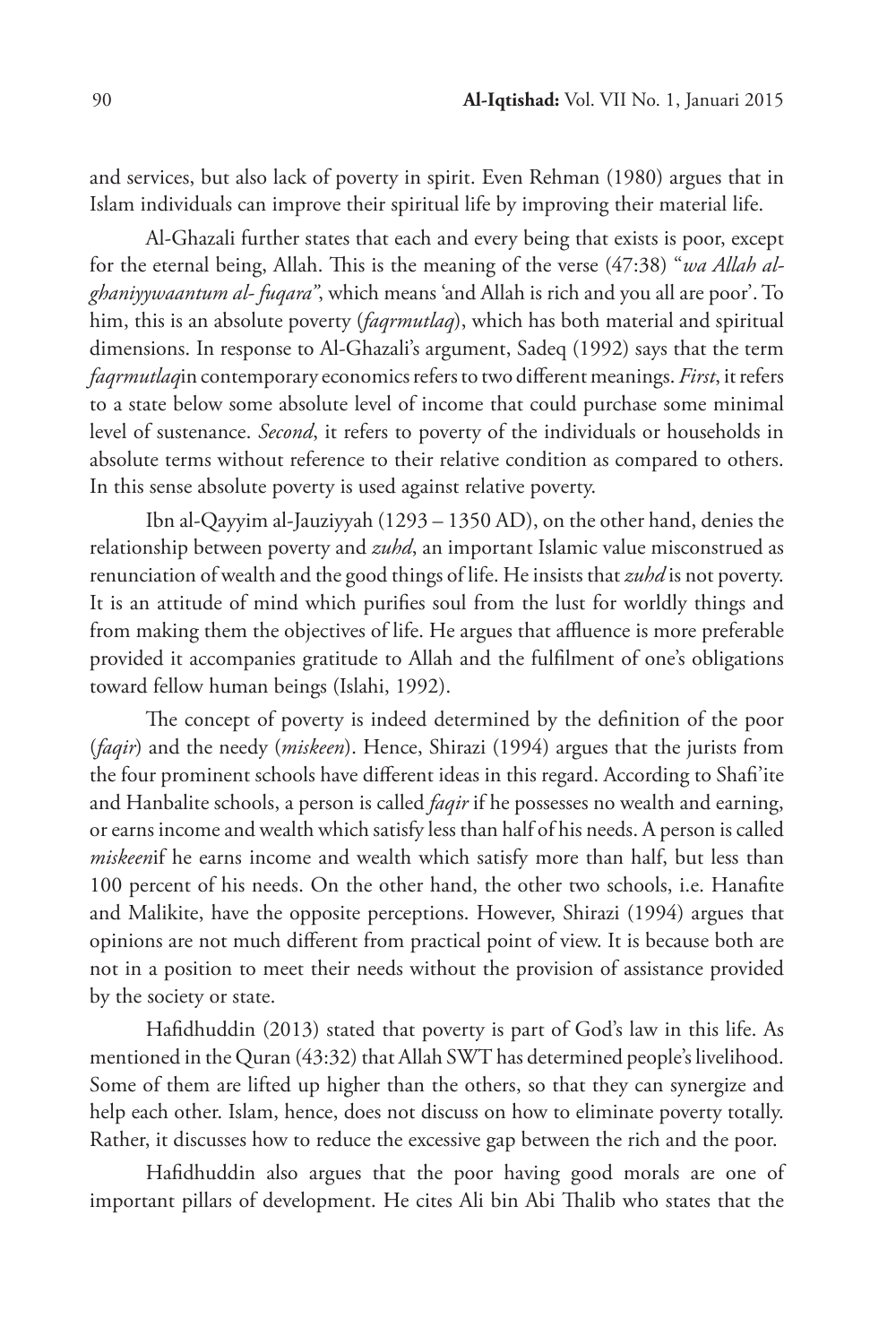resilience of the world and society affairs is due to five pillars: knowledge of the *ulama*, fair and just rulers, generosity of the rich, honesty and integrity of the employees and bureaucracy, and prayer of the poor. He concludes that poverty could not be observed only from material perspective, but also from spiritual perspective.

# **Existing Model of Poverty Standard: Case of Indonesia**

The literatures above have demonstrated that poverty from Islamic perspective covers both material and spiritual dimensions. Another important issue is how to measure poverty and on what basis this poverty is determined. In this regard, some attempts have been made by various institutions and scholars. This section elaborates at least three models which have been applied, especially with the reference to Indonesia. Those are model of consumption or basic needs approach, model of decent living standard, and model of family welfare.

The National Board of Statistics of Indonesia uses consumption model or basic needs approach as basis for determining poverty standard. The model comprises food consumption and non-food consumption standard. Food consumption is based on the consumption of 2,100 kilo calories per capita per day, and these calories are valued in terms of money. If a person consumes less than this calorie standard, then he will be categorized as poor. Therefore, this standard is also called as food poverty line.

In Indonesia, non-food consumption for rural areas is different from urban areas. There are 47 commodities for rural areas while urban areas have 51 commodities (Beik, 2013). Similarly, these commodities are valued in terms of money. The standard resulted from this valuation is called non-food poverty line. Summation of food poverty line and non-food poverty line forms national poverty line. According to the September 2013 data, contribution of food poverty line towards national poverty line reaches 73.43 percent. The rest is contributed by non-food poverty line (National Board of Statistics, 2014). Unit of analysis in this approach is individual basis. However, spiritual dimension is not considered by this approach. It merely focuses on material aspect.

Another approach is the one that has been developed by the Ministry of Labor and Transmigration of Indonesia. The Ministry has issued an index of decent living standard. Initially, it is used as basis for determining minimum wage standard for labor. This minimum wage is decided by Wage Council which operates in every city and regency throughout the country (Beik, 2012). This council consists of tripartite: government representative, labor representative and industrial representative.

Index of decent living standard is designed to observe capability of a person to fulfill his basic needs, such as food, clothes and housing needs. The index comprises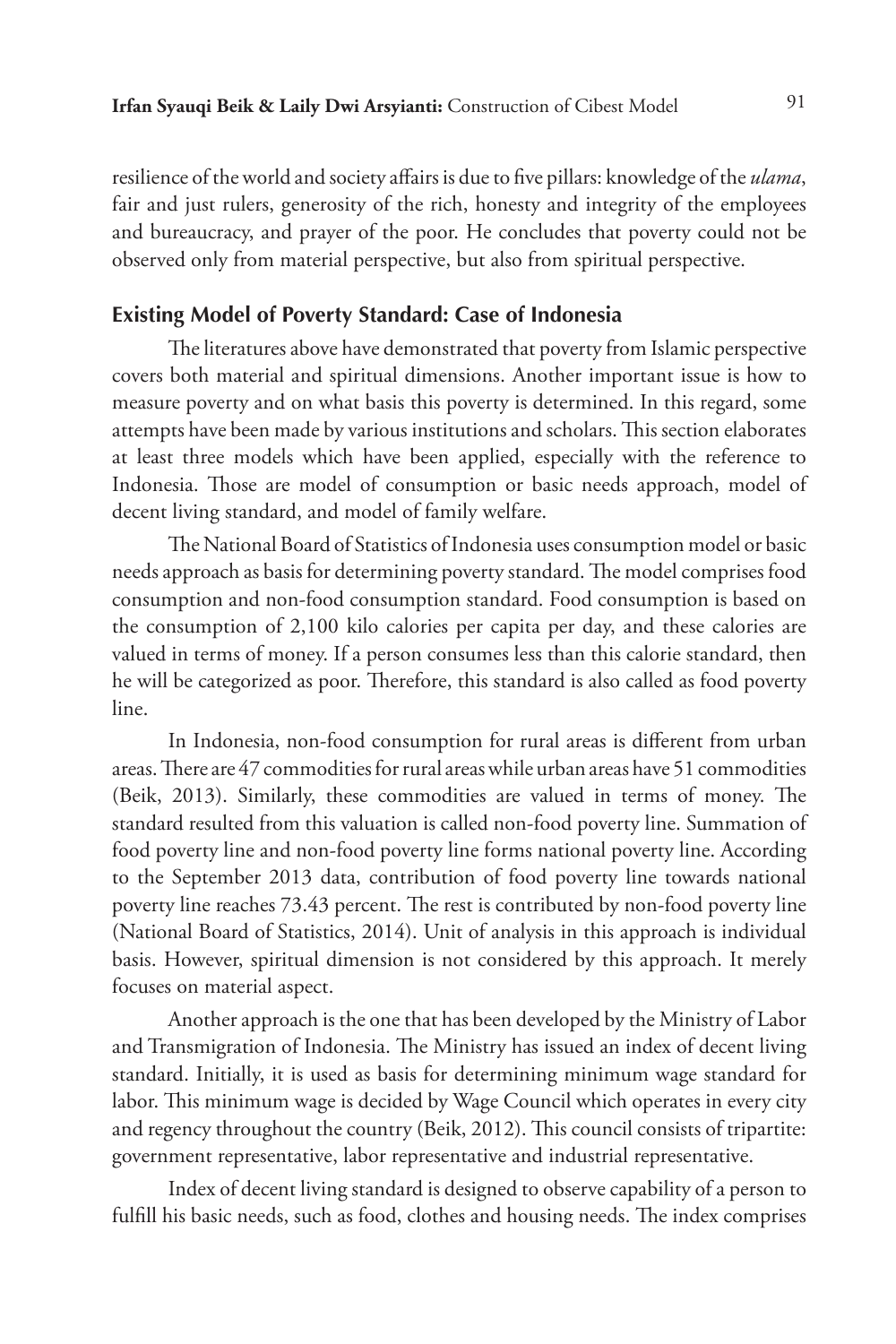seven basic elements: *first,* food and drink; *second,* clothes; *third,* housing; *fourth,* education; *fifth,* health; *sixth,* transportation; and *seventh,* recreation and saving. Survey is always conducted annually as media of information on real prices of the basic elements. Nevertheless, this index does not accommodate religiosity and freedom to express and to practice religious obligation. When the monetary value of the index has been decided by the Wage Council, labor office of city government must ensure that all industries obey the decision. Unit of analysis of this index is individual basis.

Unlike the previous two standards, the National Coordinating Agency of Family Planning Program of Indonesia (known as *Badan Koordinasi Keluarga Berencana Nasional*, abbreviated as BKKBN) applies the model of family welfare, which has been replicated in more than 90 countries globally (Alimoeso, 2014). The model is designed on household or family basis. This is totally different from the previous two approaches, which are individual-based. BKKBN classifies family into five types: pre-prosperous family, prosperous family I, prosperous family II, prosperous family III, and prosperous family III-plus.

Pre-prosperous family is considered as the poorest of the poor or the hardcore poor, while prosperous family I is classified as the poor. Prosperous family I is used as the family poverty standard. Criteria employed to determine poverty standard for family is qualitative in nature. BKKBN has determined six criteria, which are based on the basic needs approach. Those are: *first*, food consumption at least twice a day although with minimum calories; *second*, family members have different clothes for school, work, travelling and during their stay at home; *third*, residential house has good roof, floor and wall; *fourth*, treatment for family member suffering illness is conducted at health facilities provided by government; *fifth,* when parents are still in productive age and willing to join family planning program, they consult official contraception service facilities; and *sixth,* all children aging between 7 to 15 years old are schooling. Inability to fulfill at least one of these criteria will place a family in the category of hardcore poor or pre-prosperous family (Alimoeso, 2014).

BKKBN further determines the indicators of family that has been released from poverty. These indicators are used as basis to observe whether a poor family has changed their status from prosperous family I to prosperous family II. Criteria of the prosperous family II comprise eight criteria, which are: *first,* family members are able to perform religious obligation; *second,* entire family members consume meat, egg and fish at least once in a week; *third,* all family members at least purchase one new clothes in a year; *fourth*, the floor size of the house at least 8 m<sup>2</sup> for each family member; *fifth,* family members for the last three months are in a good health condition so that they are able to perform their functions and duties; *sixth,* at least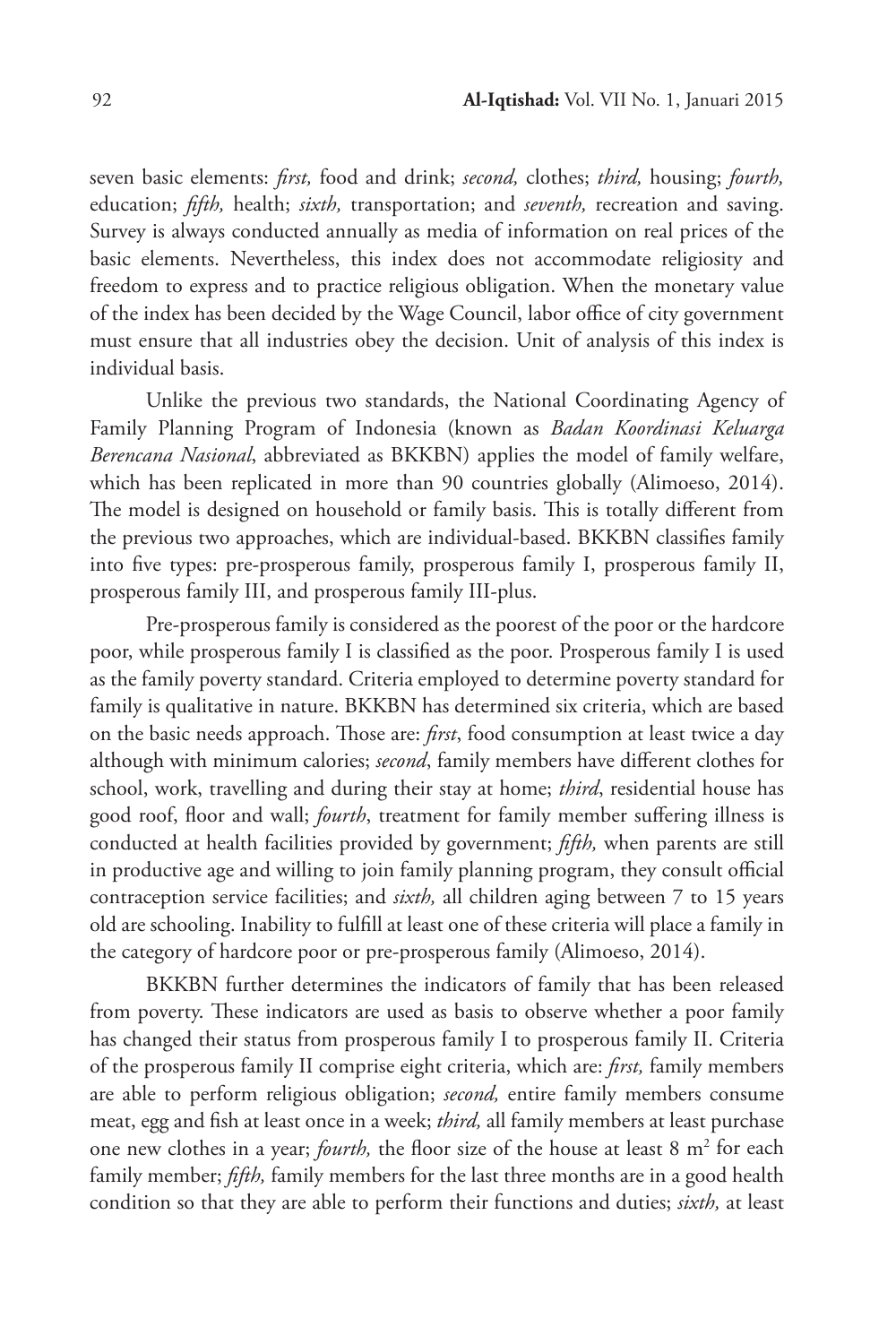there exists one family member who work to earn sufficient income; *sevent,* all family members whose age are between 10-60 years old able to read and write in Indonesian language; and *eight,* parents in productive age with 2 or more children use contraception medicine or other tools of contraception (Alimoeso, 2014).

# **Cibest Model on Islamic Poverty and Welfare Indices**

Various attempts have been made in order to construct poverty and welfare standards from Islamic perspective. One of the most significant efforts in the contemporary economy, which has been used in the real practice of zakat distribution, is the concept of *Lembaga Zakat Selangor* (Selangor Zakat Institution in Malaysia, abbreviated as LZS). LZS has used *had al-kifayah*approach as the basis to determine whether a family or a person is eligible to receive zakat or not. *Had al-kifayah*by definition is standard of minimum needs, which must be fulfilled by a family. Inability to fulfill these needs will place family in poor status and hence, that family is eligible to receive zakat fund.

In this concept, LZS has divided a family into five groups: head of household, working adult, unemployed adult, children within the 7-17 years old age group, and children within the 1-6 age group (Rasool*et al*, 2011). The poor standard is determined by the ability of a household to satisfy their basic needs (*daruriyyah*), which consist of foods, clothes, houses, health, and education. Thus, by applying *had al-kifayah*, a household is eligible to receive zakat fund only if their monthly income is less than RM 1,650 –this is 2011 data. In addition, if there were disable or people with severe illness in the family members, the minimum limit would be raised to RM 2,240/month/household (Rasool*et al*, 2011).

The concept applied by LZS should be greatly appreciated since it attempts to go beyond poverty line income (PLI) standard, which has been applied across the globe by many governments. Sometimes the value of PLI in many countries is too low compared to their economy condition. Nevertheless, the LZS concept is still focusing on material aspect. *Had al-kifayah*is merely translated into basic needs, which do not consider spiritual aspect. In this paper, we attempt to construct poverty and welfare standards which cover both material and spiritual aspects. These standards will be reflected in the poverty and welfare indices, which are measurable and comparable.

Basic spiritual needs could be defined as the needs to implement *ibaadah*  (worship) to Allah SWT. BKKBN as mentioned in the third section includes capability to undertake religious obligation as an indicator of welfare family. However, BKKBN does not elaborate further criteria of this capability. This paper, hence, proposes that the concept of this 'capability' should be indicated by three factors,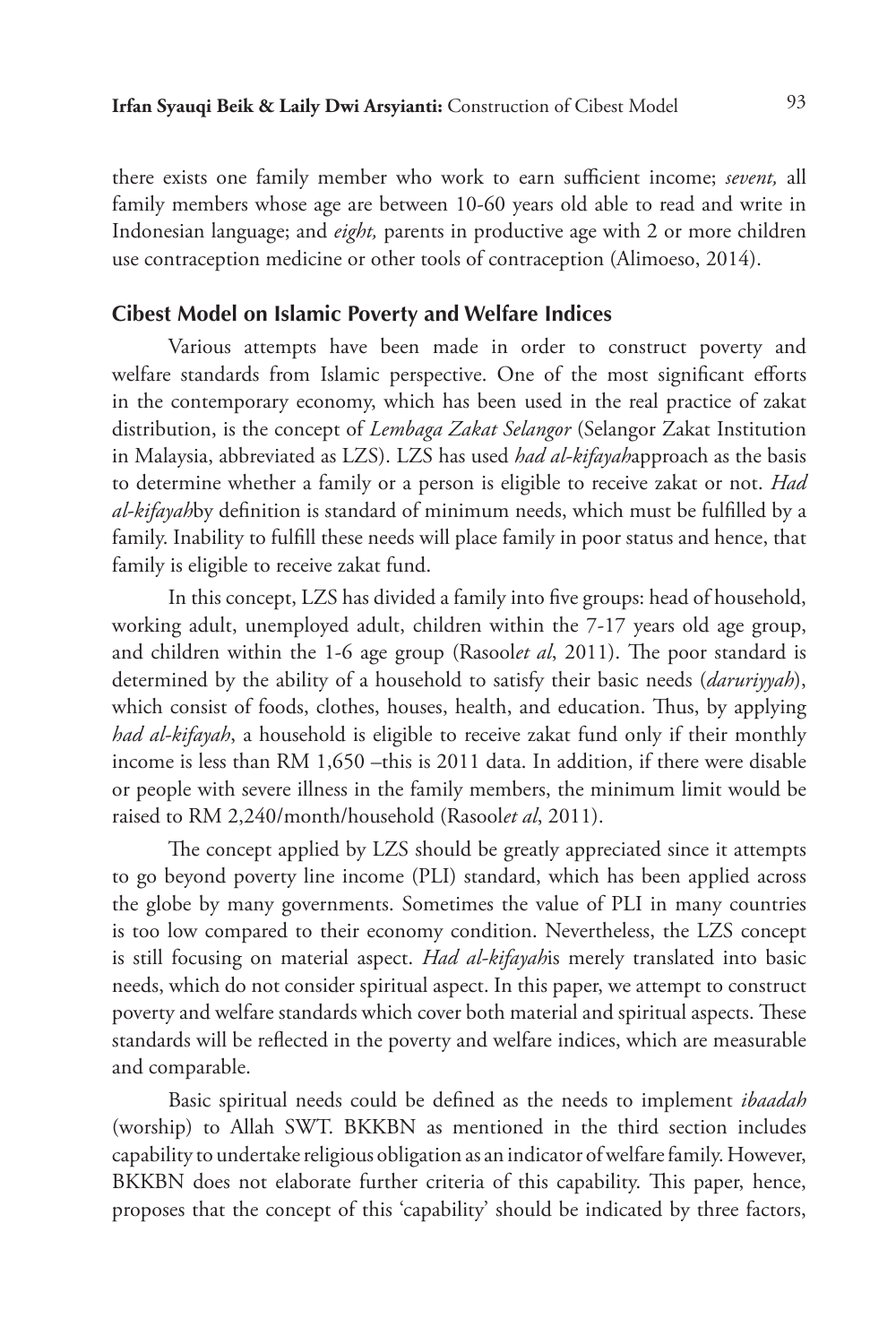i.e. ability, strong will, and freedom. These three factors are strongly interrelated. The absence of one or more factors will reduce capability of a person to perform *ibaadah*. If this happens, a person may have poor spiritual condition. For example, the absence of willingness to pray will reduce capability to undertake worship.

Furthermore, there are five variables of basic spiritual needs: implementation of *shalat*(prayer), *saum*(fasting), *zakat*, household environment, and government policy environment. These variables will be used as basis in the calculation of spiritual poverty index, which will be discussed later. As already known, prayer, fasting and zakat are part of Islamic pillars which must be fully implemented by Muslims, in addition to declaration of *shahadah*and *hajj* (pilgrimage). Reluctance to perform these *ibaadah* may reduce the quality of *iman*(faith). There is no excuse for all Muslims, especially those who are included in the category of *mukallaf*, to avoid these religious obligations.

Pilgrimage, on the other hand, is excluded from the variables affecting spiritual poverty index. It is because pilgrimage requires certain conditions, such as availability of huge financial resources. Another argument, when a person has strong awareness to undertake prayer, zakat and fasting obligations, he will automatically have awareness to perform *hajj* subject to his capability in removing financial constraint. Spiritually, this person is rich. Therefore, the focus should be directed to prayer, fasting and zakat.

Fourth variable is household environment. It is extremely important to have supportive household environment in fulfilling religious obligations. Unsupportive household environment may create spiritually poor person. For example, when the husband has a very liberal opinion in which he disagrees with the existence of prayer, most probably the wife will face difficulty in performing prayer regularly. She may fall to spiritually poor person status.

Similarly, the fifth variable, i.e. government policy environment, is also affecting spiritual condition of the people. Although not all *ibaadah* require specific government regulation, but the presence of supportive government policy environment is highly needed. This environment will determine the degree of freedom to execute Islamic teaching in certain societies. Unsupportive government policy environment may produce spiritually poor people. For example, although Prayer Act is not needed, but when government attempts to secularize the people by prohibiting prayer or by not providing sufficient prayer room in government offices, it may create spiritually poor bureaucrats. Hence, this variable cannot be ignored.

Unit of analysis proposed is based on household rather than individual. It is because in Islam, the smallest unit of society is household or family. Given this reason, hence in this paper, LZS (*Lembaga Zakat Selangor*)division of household is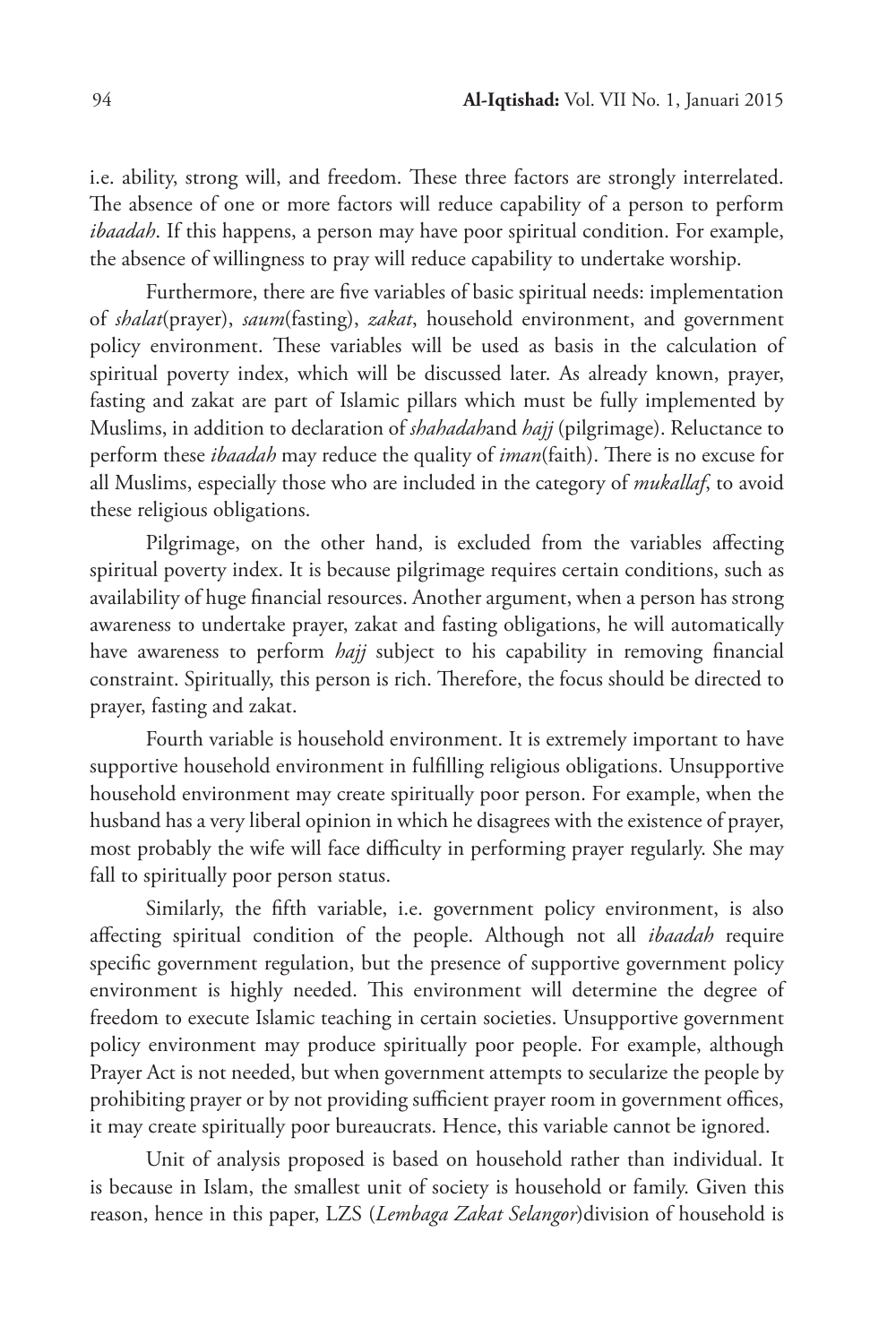adopted with modification. This modification could be observed in the presence of teenagers group. The main reason is due to different characteristic between teenagers and children, especially with respect to emotional maturity and puberty period. Hence, the household is divided into six groups: head of the household, working adult, unemployed adult (>18 years old), teenagers between 15-18 years old group, children within 7-14 years old group, and children within  $\leq 6$  years old group.

Head of the household is defined as a person who is responsible to fulfill basic needs of the entire household members. The household head could be father, single mother (widow or divorced mother), or other responsible person in the absence of parents, such as elder brother or sister. Working adult is defined as a person who is working but still under the responsibility of household head. This could be a working wife, son, daughter, or someone else, such as adopted son who has professional job.

Unemployed adult, furthermore, is defined as a person who is under the responsibility of household head but not working, such as housewife and unemployed son. Teenager refers to a person attending school or school dropout teenage within the age group 15-18 and in puberty period. This group could be included in the category of *mukallaf*.

Child within the age group 7-14 is defined as the one who attend school or school dropout child. Lastly, child within the age group  $\leq 6$  refers to the one whose age is less than or equal to 6 years old. These last two groups are not included in the category of *mukallaf*.

From the concept of fulfillment of basic spiritual needs and material needs, we can construct typology of the household in the form of CIBEST quadrant. There are four typologies of household based on their ability to fulfill basic spiritual needs and basic material needs. It could be observed in the following Figure 1.



**Figure 1. CIBEST Quadrant**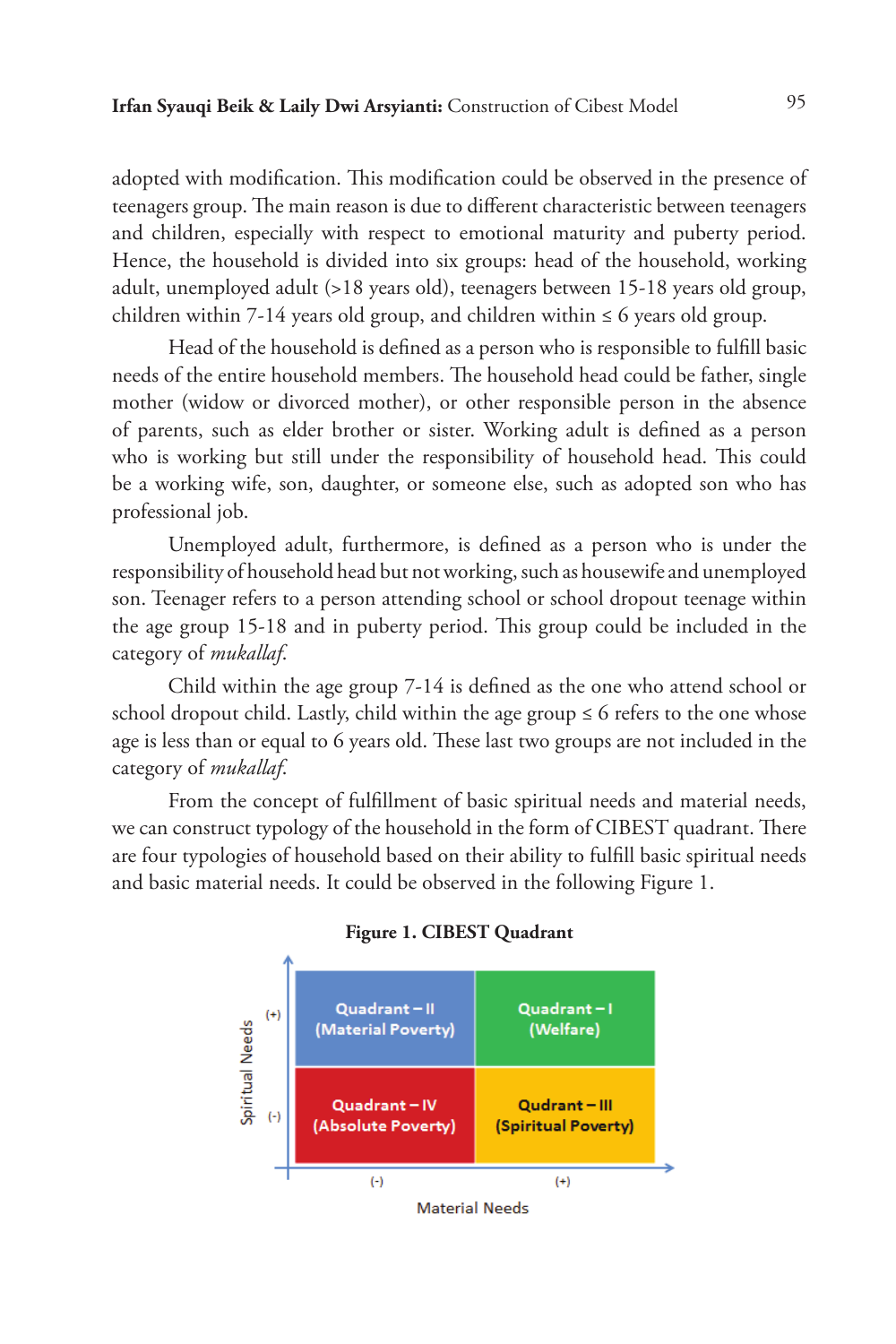Based on the Figure 1, CIBEST quadrant is divided into four quadrants. Material needs are shown by horizontal axis, while spiritual needs are represented by vertical axis. The (+) sign in the horizontal axis indicates that material needs have been sufficiently fulfilled by the household while (-) sign indicates the opposite, i.e. the household is lack of material needs. Similarly, the (+) sign in the vertical axis portrays the ability of household to fulfill their spiritual needs while the (-) sign shows the opposite condition.

In the first quadrant, it can be observed that the household is in the positive areas of both material needs and spiritual needs. It means that the household is spiritually and materially rich. Hence, this area is called welfare quadrant. The second quadrant is combination of positive spiritual needs and negative material needs. This indicates that the household is spiritually rich but materially poor. This area is called material poverty quadrant.

The third quadrant combines positive material needs and negative spiritual needs. The household in this area is found to be materially rich but spiritually poor. This area is called spiritual poverty quadrant. Lastly, the fourth quadrant shows the mixture between negative spiritual needs and negative material needs. It means that the household in quadrant is spiritually and materially poor. Hence, this area is called absolute poverty quadrant.

The CIBEST quadrant has, at least, two advantages. Firstly, it will be able to identify the number of households in each quadrant. Secondly, it will assist government agencies to formulate precise development policy, which is needed in order to move households living in poverty quadrants towards the welfare quadrant.

This model is based on the CIBEST Quadrant. As has been discussed above, there are four CIBEST quadrants. CIBEST model is constructed from these four quadrants. The model is composed from four indices, namely, welfare index, material poverty index, spiritual poverty index, and absolute poverty index. This sub section attempts to formulate these indices mathematically.

The first is the welfare index. This index is symbolized by W. Formula of the index is as below:

......................................(1) whereby:

W = Welfare Index;  $0 < W < 1$ 

w = the number of prosperous households (spiritually and materially rich)

N = total number of observed households

In this index, we simply calculate the number of households whom are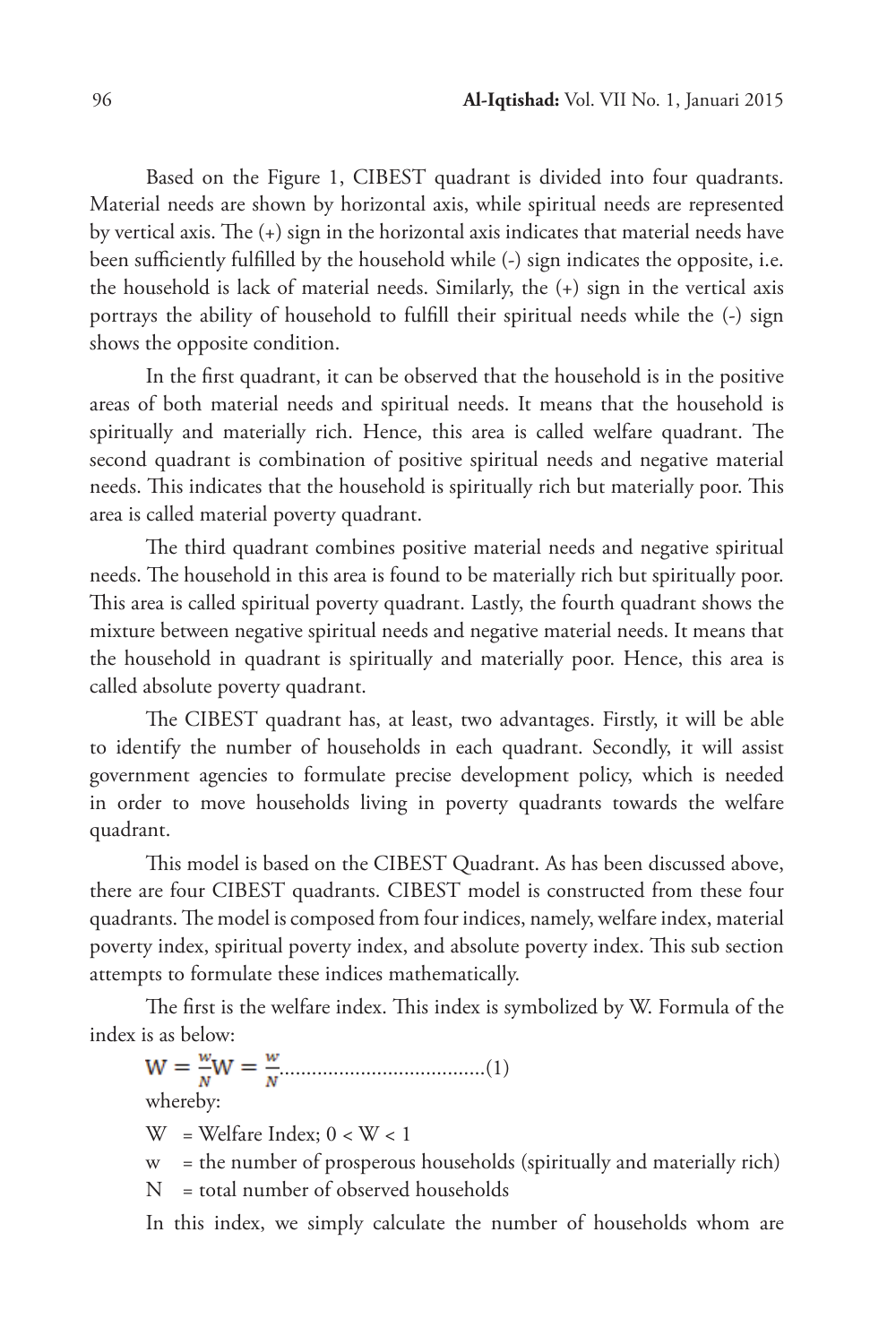spiritually and materially rich (w). It will be then divided by the number of total population in order to get welfare index. The value of welfare index is between 0 and 1. It is because of the impossibility of having all population in the same welfare quadrant. The second index is Material Poverty Index. This index is symbolized by Pm. Formula of Pm can be observed below.

........................................(2)

whereby:

Pm = Material Poverty Index; 0 < Pm < 1

 $Mp =$  the number of materially poor but spiritually rich households

N = total number of observed households

We simply count the number of households living in the second quadrant of CIBEST in order to get the value of Mp. Furthermore, the third index is spiritual poverty index (Ps). Formula of this index is as follow.

.......................................(3) whereby:

 $Ps = Spiritud Poverty Index; 0 < Ps < 1$ 

 $Sp =$  the number of spiritually poor but materially rich households

N = total number of observed households

The value of Sp could be identified when the number of spiritually poor households living in the third quadrant of CIBEST is known. Lastly, the fourth index is absolute poverty index, which is symbolized by Pa. Formula of this index is as below.

.....................................(4)

whereby:

 $Pa = Absolute Powerty Index; 0 < Pa < 1$ 

 $Ap = the number of absolute poor households$ (materially and spiritually poor)

N = total number of observed households

This index requires calculation of the number of absolute poor households (Ap) in order to find out the value of Pa. Nevertheless, the values of w, Mp, Sp and Ap cannot be computed unless we know the standard determining material poor and spiritual poor. Regarding these, we will develop *material line* as the basis to separate materially poor and materially rich households. We will also develop *spiritual line* as the basis to separate spiritually poor and spiritually rich households.

*Material line* (MV) is derived from minimum standard of material needs, which must be fulfilled by a household. Mathematical formula of this MV can be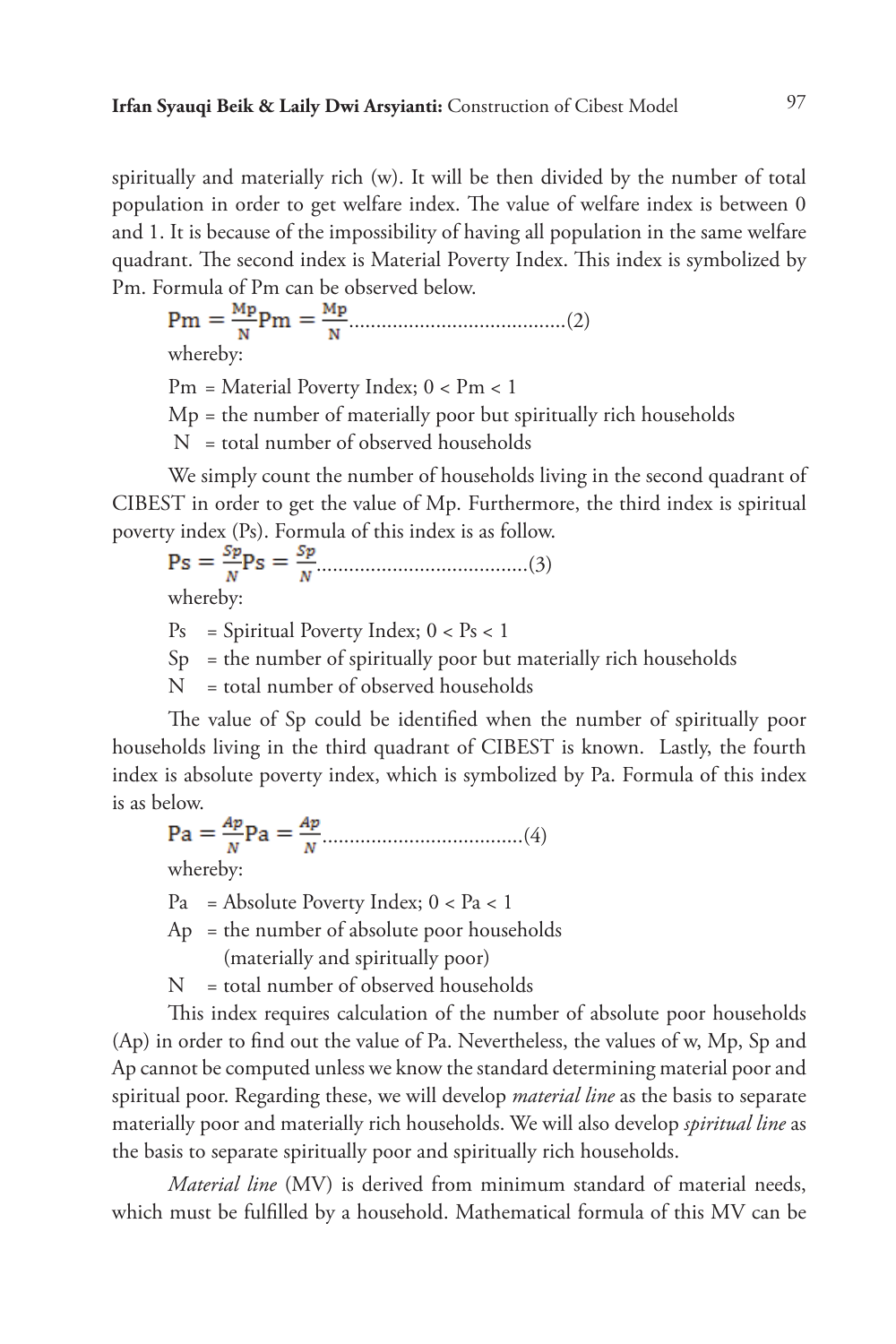seen below.

MV = 
$$
\sum_{i=1}^{n} P_i M_i \sum_{i=1}^{n} P_i M_i
$$
.................(5)

whereby:

MV = minimum material needs standard (in terms of Rp or local currency)

Pi = price of goods and services i

(in terms of Rp or local currency)

|  | Mi = minimum number of goods and services needed |  |  |  |  |  |
|--|--------------------------------------------------|--|--|--|--|--|
|--|--------------------------------------------------|--|--|--|--|--|

| Variables                                     | <b>Likert Scale</b>                             |                                                 |                                                                       |                                                                                          |                                                                                                      | Poverty                                                |
|-----------------------------------------------|-------------------------------------------------|-------------------------------------------------|-----------------------------------------------------------------------|------------------------------------------------------------------------------------------|------------------------------------------------------------------------------------------------------|--------------------------------------------------------|
|                                               | 1                                               | $\overline{2}$                                  | 3                                                                     | 4                                                                                        | 5                                                                                                    | Standard                                               |
| Prayer                                        | Blocking<br>others to<br>pray                   | Against the<br>concept of<br>prayer             | Performing<br>obligatory<br>prayer but<br>not on<br>regular basis     | Always<br>performing<br>obligatory<br>prayer<br>but not in<br>congrega-<br>tional prayer | Performing<br>congregational<br>prayer for<br>obligatory one<br>and perform<br>recommended<br>prayer |                                                        |
| Fasting                                       | Blocking<br>others to<br>undertake<br>fasting   | Against the<br>concept of<br>fasting            | Not fully<br>performing<br>obligatory<br>fasting                      | Performing<br>only<br>obligatory<br>fasting                                              | Performing<br>obligatory<br>fasting and<br>recommendable<br>fasting                                  | Average<br>score for                                   |
| Zakat<br>and Infak                            | Blocking<br>others to<br>pay zakat<br>and infak | Against the<br>concept of<br>zakat and<br>infak | Not paying<br>infak at least<br>once in a<br>year                     | Paying zakat<br>al-fitrand<br>zakat al-maal                                              | Paying zakat<br>al-fitr, zakat al-<br>maal, and infak                                                | spiritually<br>poor<br>household<br>is equal<br>to $3$ |
| House-<br>hold<br>Environ-<br>ment            | Forbid<br>ihaadah                               | Against<br>implemen-<br>tation of<br>ibaadah    | Consider<br>ibaadahas<br>private<br>matter for<br>household<br>member | Support<br>execution of<br>ibaadah                                                       | Creating<br>environment<br>which obligates<br>execution of<br>ibaadah                                | $(SV = 3)$                                             |
| Govern-<br>ment<br>Policy<br>Environ-<br>ment | Forbid<br>ibaadah                               | Against<br>implemen-<br>tation of<br>ibaadah    | Consider<br>ibaadahas<br>private<br>matter                            | Support<br>execution of<br>ibaadah                                                       | Creating<br>environment<br>which obligates<br>execution of<br>ibaadah                                |                                                        |

# **Table 1. Spiritual Needs Indicator**

Based on the equation (5) above, a household is called materially poor when income of that household is less than the MV value. Otherwise, the household is classified materially rich. However, the MV formula is not sufficient. We need to have *spiritual line* formula.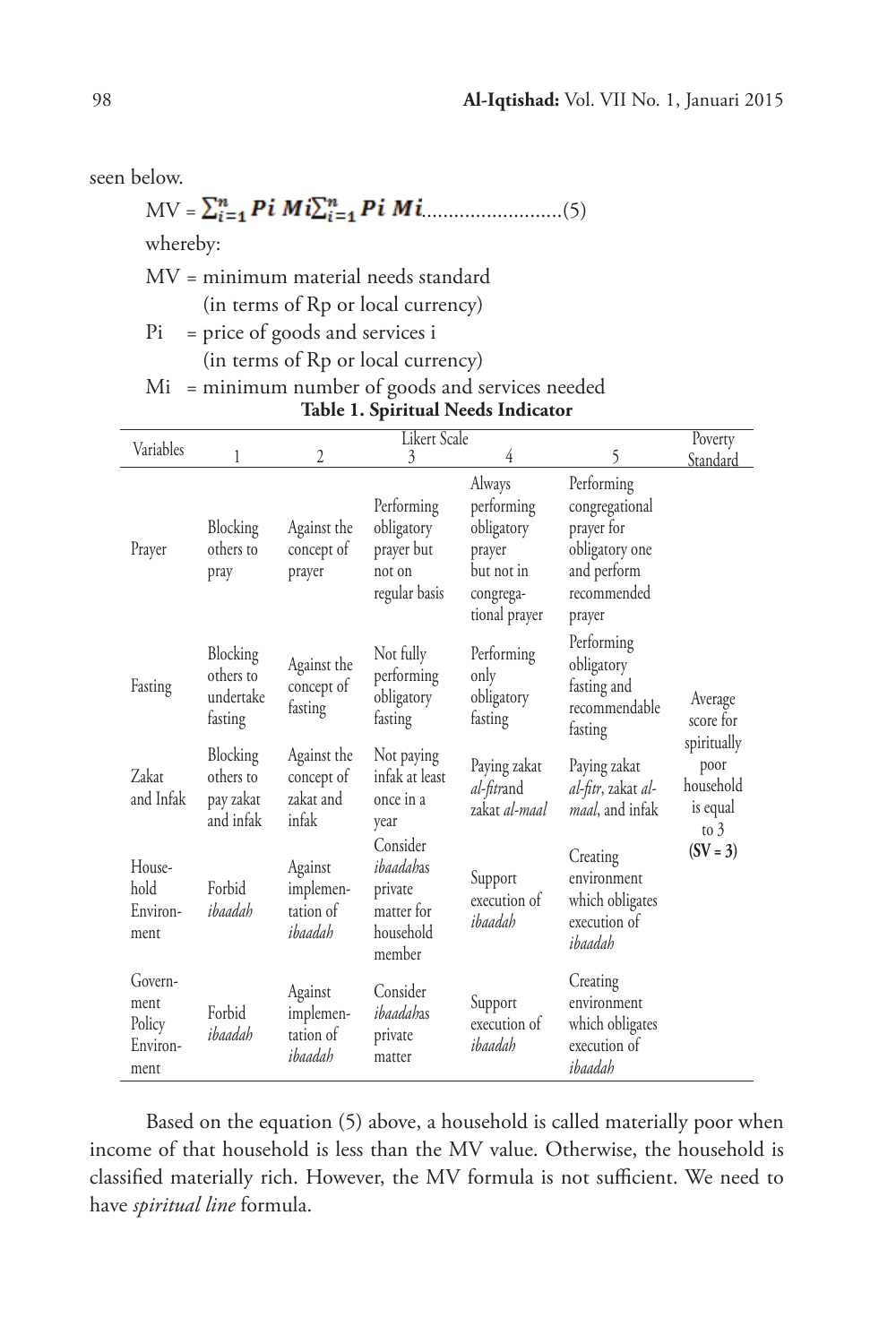*Spiritual line* (SV) is derived from five variables explained in the above sub section. It is the line showing actual spiritual condition of the households. Likert scale is used to assist the evaluation of household spiritual condition. Table 1 provides the indicators of the five variables of spiritual needs.

Based on the Table 1, the Likert scale used is ranging from 1 to 5. The value of 1 shows the worst indicator while that of 5 indicates the best condition. Spiritual standard, which separates spiritually poor households and spiritually rich households, is determined to be equal to 3. Mathematically, it can be written as follow.

**SV = 3** .......................................... (6) whereby:

 $SV = absolute line (standard) for spiritual powerty$ 

The value of SV is based on three arguments. Firstly, for prayer and fasting needs, the value of 3 shows that a person intentionally leaves his obligation in one time, and in other time, he performs his obligations. In Islam, leaving our obligation intentionally will be considered as sinful acts, which reduce spiritual quality of a person. Secondly, for zakat and infak payment, the value of 3 indicates that a person has no intention to pay infak, even once in a year. Although paying infak is not obliged for the poor, but we believe that even the poorest of the poor will also have capability to pay infak. For example, a poor household should be able to pay infak USD 1 per annum. It is a very minimum amount. Therefore, this score is made as spiritual line.

Thirdly, as for household environment and government policy environment, the score of 3 shows separation between worldly affairs and *akheera*affairs. There is no effort to encourage household members to execute *ibaadah*since *ibaadah*is considered as private matter. It means that it is up to the household members whether they want to perform their religious obligation or not.

We can also calculate general spiritual condition of households in one country. The formula to compute it is as below.

........................................(7) whereby:

- SS = Average score of actual spiritual condition of the observed households
- $SH_k$  = Actual spiritual condition of the household *k*<br>N = Total number of observed households
- = Total number of observed households

If the value of  $SS > SV$ , then generally speaking, spiritual condition of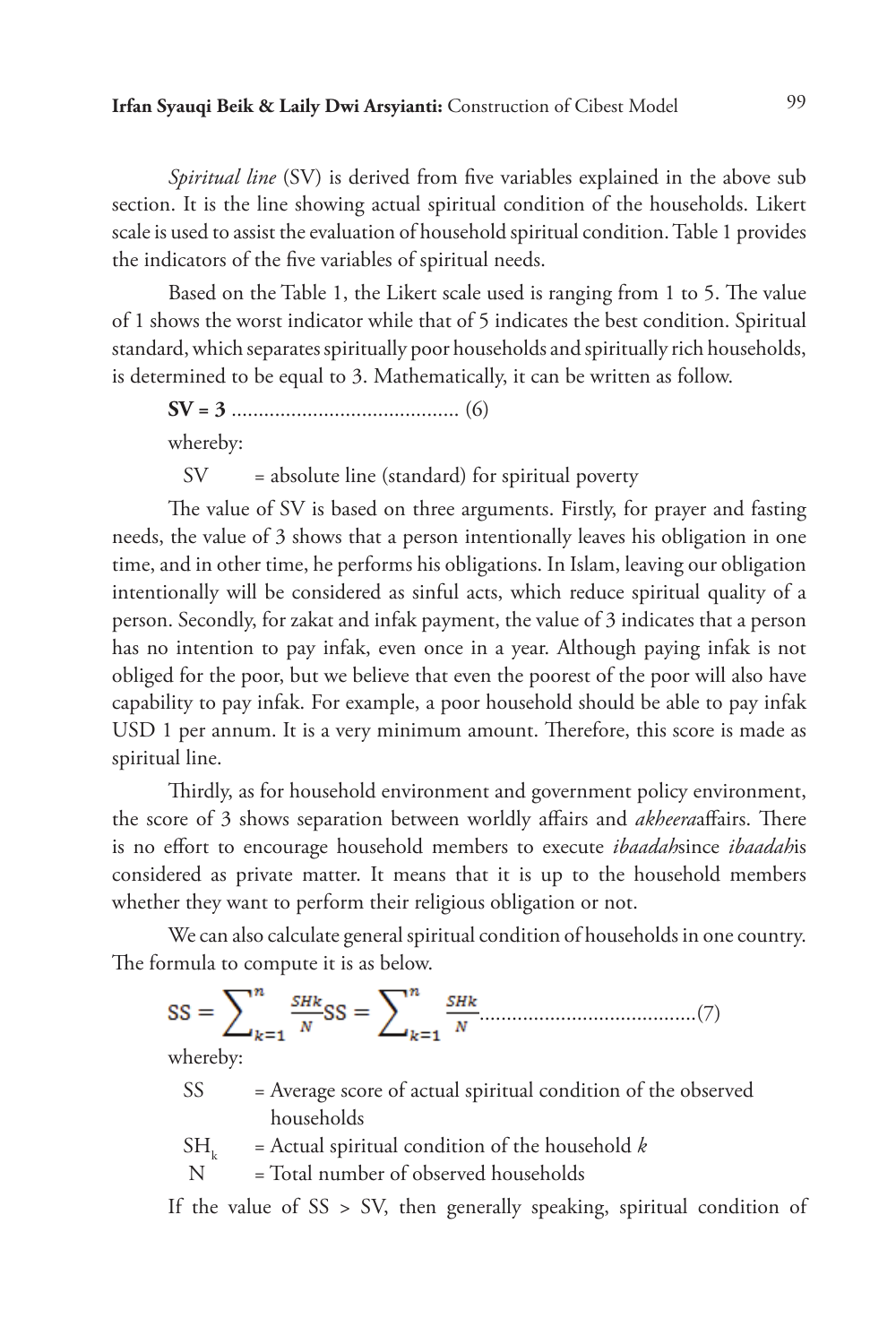population in one country is in good condition. In other words, they are spiritually rich. Similarly, if the value of  $SS \leq SV$ , the residents of that country are spiritually poor. Another important aspect is related on the calculation of  $\text{SH}_{\text{k}}.$  It is obtained from the score of all variables observed in the household. Therefore, equation (8) below provides the formula to compute  $\text{SH}_{\text{k}}$ .

 .....................(8) whereby: SH = average score of actual spiritual condition of one household Hh = actual spiritual score of household member *h*  MH = total number of household members As for Hi, its formula is as below: .........................(9) whereby: Hi = actual spiritual score of household member *i*

|         | accum opinium ocore or nouvenora memore  |
|---------|------------------------------------------|
| Vp      | = prayer score                           |
| Vf      | $=$ fasting score                        |
| $V_{Z}$ | $=$ score of zakat and infak             |
| Vh.     | $=$ score of household environment       |
| Vg      | = score of government policy environment |

Determination of the number of households in each CIBEST quadrant is based on combination of results of MV standard and SV standard. There are four probabilities of combination between MV and SV results (vide Table 2).

| Results         | $\leq$ MV value                                                    | >MV value                                                           |
|-----------------|--------------------------------------------------------------------|---------------------------------------------------------------------|
| >SV value       | Materially Poor and<br>Spiritually Rich Household<br>(Quadrant II) | Materially and Spiritually<br>Rich Household<br>(Quadrant I)        |
| $\leq$ SV value | Materially and Spiritually<br>Poor Household<br>(Ouadrant IV)      | Materially Rich and<br>Spiritually Poor Household<br>(Quadrant III) |

**Table 2. Combination of MV and SV Values**

When the number of household in each quadrant is known, then calculation of all indices is easy to conduct. Combining all values of welfare index, material poverty index, spiritual poverty index and absolute poverty index, we will get total values of those indices to be equal to 1. This is called as the generalized CIBEST model.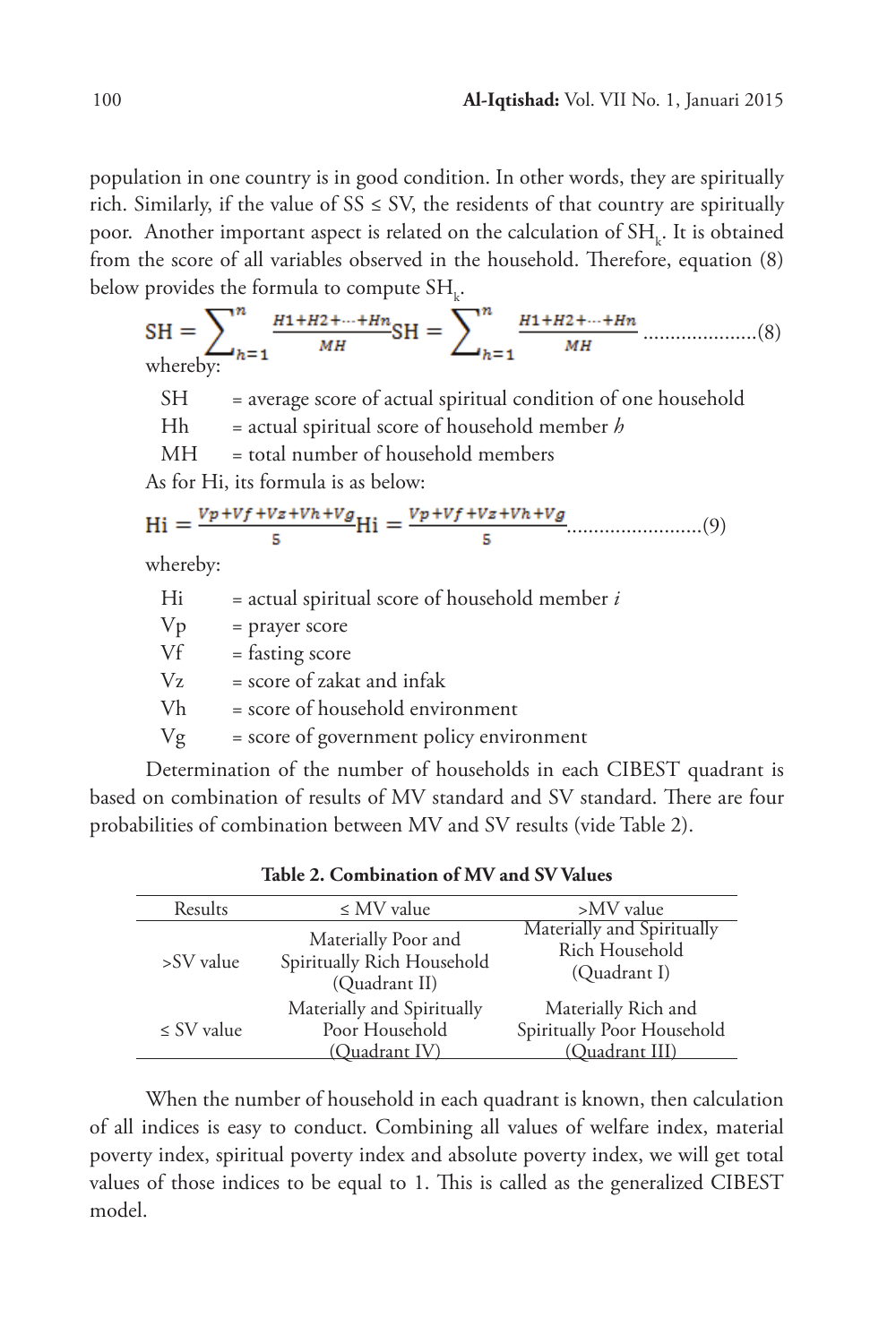#### **CIBEST Model = 1 = W + Pm + Ps + Pa**............................(10)

Total summation of all indices must be equal to one. These indices could be utilized in mapping the population, in which quadrant that most of the population live. It will assist the government to design policy strategy that can be effectively executed. Let us proceed to the following sub-section in order to understand computation of these indices.

In this illustration, there are two basic assumptions which must be fulfilled. Firstly, the collected data must be primary data. Secondly, method of obtaining data must be census or sampling.

There are four stages of calculating these indices. Firstly, compute the value of MV, while that of SV is already given, i.e. 3. This MV value may be taken from official data of the observed country. In case available official data is on individual basis, we need to transform the data into household basis. For example, if USD 100 is found to be the individual poverty line and 4 person is the average size of a household, then multiplication of USD 100 and 4 person will yield household material line or MV value. Secondly, calculate the value of SH and monthly income of the observed households. Thirdly, put the observed households in the CIBEST quadrant whether they are in the first, second, third or fourth quadrant by using Table 2 as reference. Fourthly, calculate all indices by using available data.

In order to understand deeper, let us begin with an Islamic state. Assume that there exist 10 households living in the country. Regarding the MV value, let us assume that the MV standard is equal to USD 150. This MV standard may vary across countries. In our case, this assumption of MV value is needed in order to ease the calculation. As for SV, it is equal to 3. The actual condition of these 10 households is portrayed in the Table 3. They have different number of household member. Assume that we have conducted survey on them in order to find out their actual spiritual condition as well as their actual income.

| Household<br>Number | Household<br>Member | <b>SH</b> | Household<br>Income/<br>Month | Status                                     | <b>CIBEST</b><br>Quadrant |
|---------------------|---------------------|-----------|-------------------------------|--------------------------------------------|---------------------------|
| #1                  | 5 members           | 3.8       | <b>USD 270</b>                | Spiritually and<br>materially rich         | Quadrant I                |
| #2                  | 7 members           | 2.9       | <b>USD 500</b>                | Spiritually<br>poor and<br>materially rich | Quadrant III              |

**Table 3. Actual Spiritual and Material Condition of the Observed Households**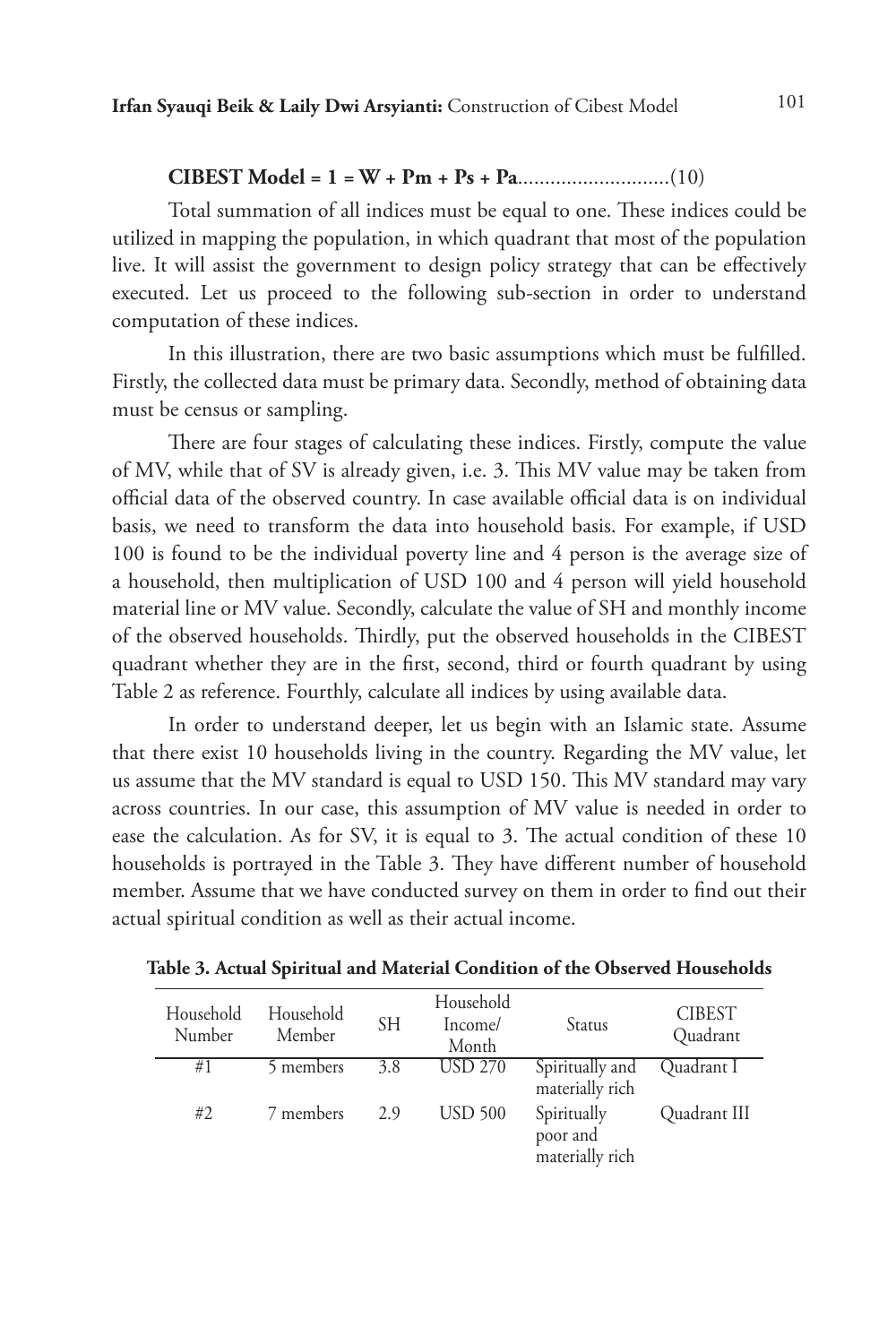| #3  | 3 members | 2.4 | <b>USD 100</b> | Spiritually<br>and materially<br>poor      | Quadrant IV  |
|-----|-----------|-----|----------------|--------------------------------------------|--------------|
| #4  | 4 members | 1.9 | <b>USD 50</b>  | Spiritually<br>and materially<br>poor      | Quadrant IV  |
| #5  | 3 members | 4.2 | <b>USD 600</b> | Spiritually and<br>materially rich         | Quadrant I   |
| #6  | 3 members | 4.5 | <b>USD 100</b> | Spiritually rich<br>and materially<br>poor | Quadrant II  |
| #7  | 3 members | 3.7 | $USD$ 50       | Spiritually rich<br>and materially<br>poor | Quadrant II  |
| #8  | 6 members | 2.3 | <b>USD 100</b> | Spiritually<br>and materially<br>poor      | Quadrant IV  |
| #9  | 7 members | 3.6 | <b>USD 50</b>  | Spiritually rich<br>and materially<br>poor | Quadrant II  |
| #10 | 3 members | 1.5 | <b>USD 350</b> | Spiritually<br>poor and<br>materially rich | Quadrant III |

Given the information provided in the Table 3, we can calculate the value of each index. Let us start with Welfare Index. Total number of observed households or N is equal to 10, while the value of w is equal to 2. By using equation (1), we will obtain:

 $W = 2/10 = 0.2$ 

Interpretation of this index is that there 20 percent of the households in the country whom are spiritually and materially rich. Furthermore, the Table 3 provides information on the values of Mp, Sp, and Ap, respectively. It is known that Mp =  $3, Sp = 2, and Ap = 3. From these data, we can calculate Material Powerty Index,$ Spiritual Poverty Index and Absolute Poverty Index. They are as below.

$$
Pm = 3/10 = 0.3
$$
  

$$
Ps = 2/10 = 0.2
$$
  

$$
Pa = 3/10 = 0.3
$$

It can be interpreted that 30 percent of the population live in material poverty, while 20 percent live under spiritual poverty. The remaining 30 percent live in the absolute poverty condition. General CIBEST model will be equal to:

**CIBEST Model = W + Pm + Ps + Pa = 0.2 + 0.3 + 0.2 + 0.3 = 1**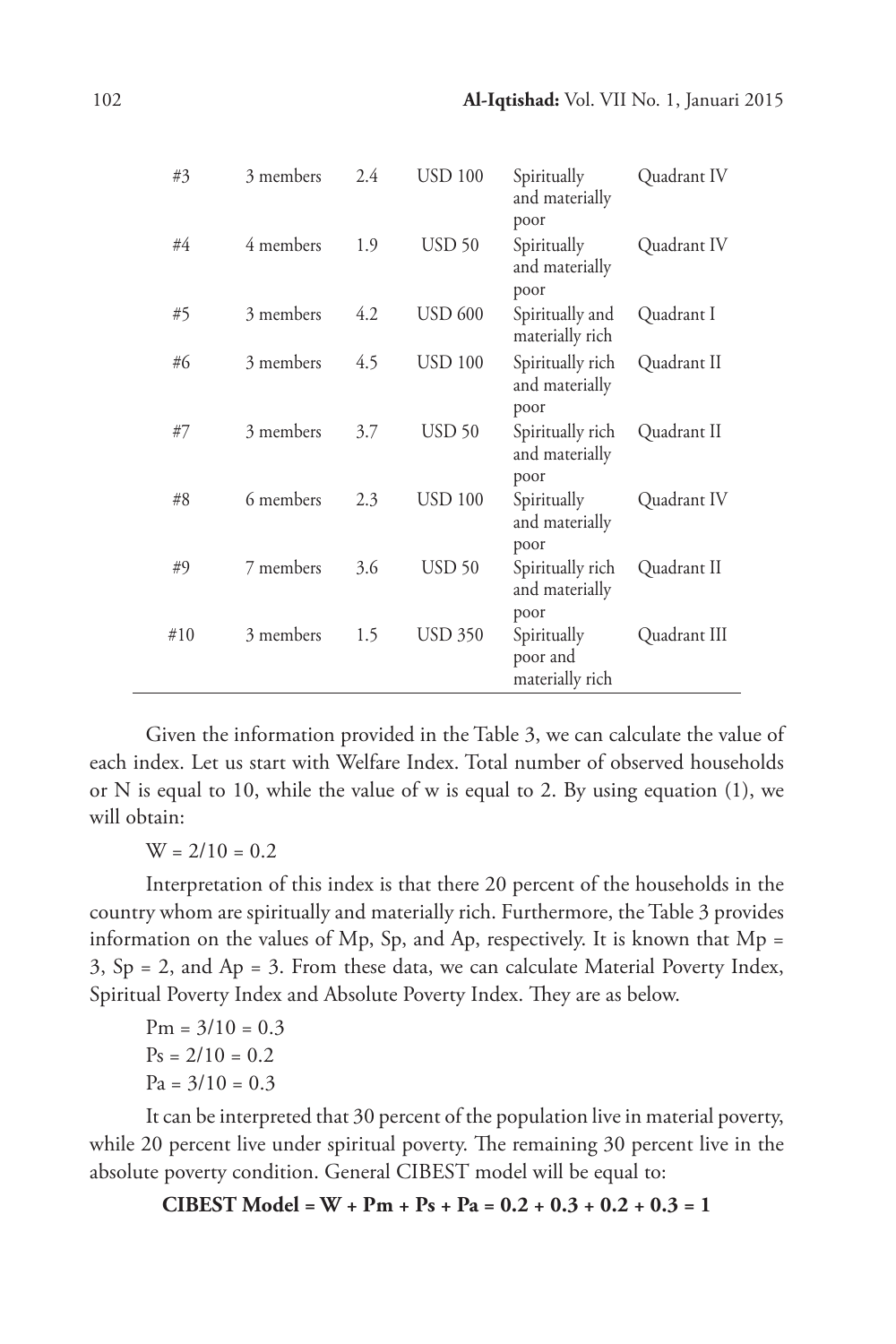This information should be utilized by policy maker in the country. Some policy implications may arise from this illustration. In the first priority, Islamic government should focus on those living in the fourth quadrant as the primary target of development programs. These programs must be designed not only by targeting material progress but also spiritual progress. Second priority is the second quadrant, in which the households are materially poor and spiritually rich. Providing financial access and technical assistance may become the solution. Third priority is the third quadrant. Those who are in this quadrant can be requested to fulfil their religious obligation, such aspaying zakat, in order to purify their spiritual condition. The ultimate objective of the government is on how to move the people living in these quadrants to the first quadrant, which is welfare area.

### **Conclusion**

From the discussion and analysis above, some conclusions can be drawn. Firstly, poverty and welfare concepts in the Islamic perspective are not only seen from material dimension, but also spiritual dimension. However, various indicators prevailing in many parts of the world including Islamic countries seem to focus only on material progress. Lack of attention towards spiritual progress is still becoming development issue that needs to be overcome.

Secondly, attempts to construct various indicators determining level of poverty and prosperity in an Islamic countries should be encouraged since these indicators could be used as development signal whether it is success or not. Regarding this, this paper has attempted to develop four indices, namely, welfare index, material poverty index, spiritual poverty index, and absolute poverty index. These indices are based on the concept of CIBEST quadrant, which represents Islamic concept on poverty and prosperity.

Thirdly, the presence of CIBEST quadrant and CIBEST model produces policy implications, which are expected to be beneficial for Islamic government in providing direction of development. Main target of development program is on how to mobilize households to the welfare quadrant, in which households are spiritually and materially rich.

However, this study has also limitation. Unless the Muslim minority living in non-Islamic countries attempt to use this model in order to observe their actual poverty and welfare level, CIBEST model may only be applied in the Islamic countries. Future research on the possibility to implement Islamic concept of poverty and welfare level should be prioritized as an important agenda.